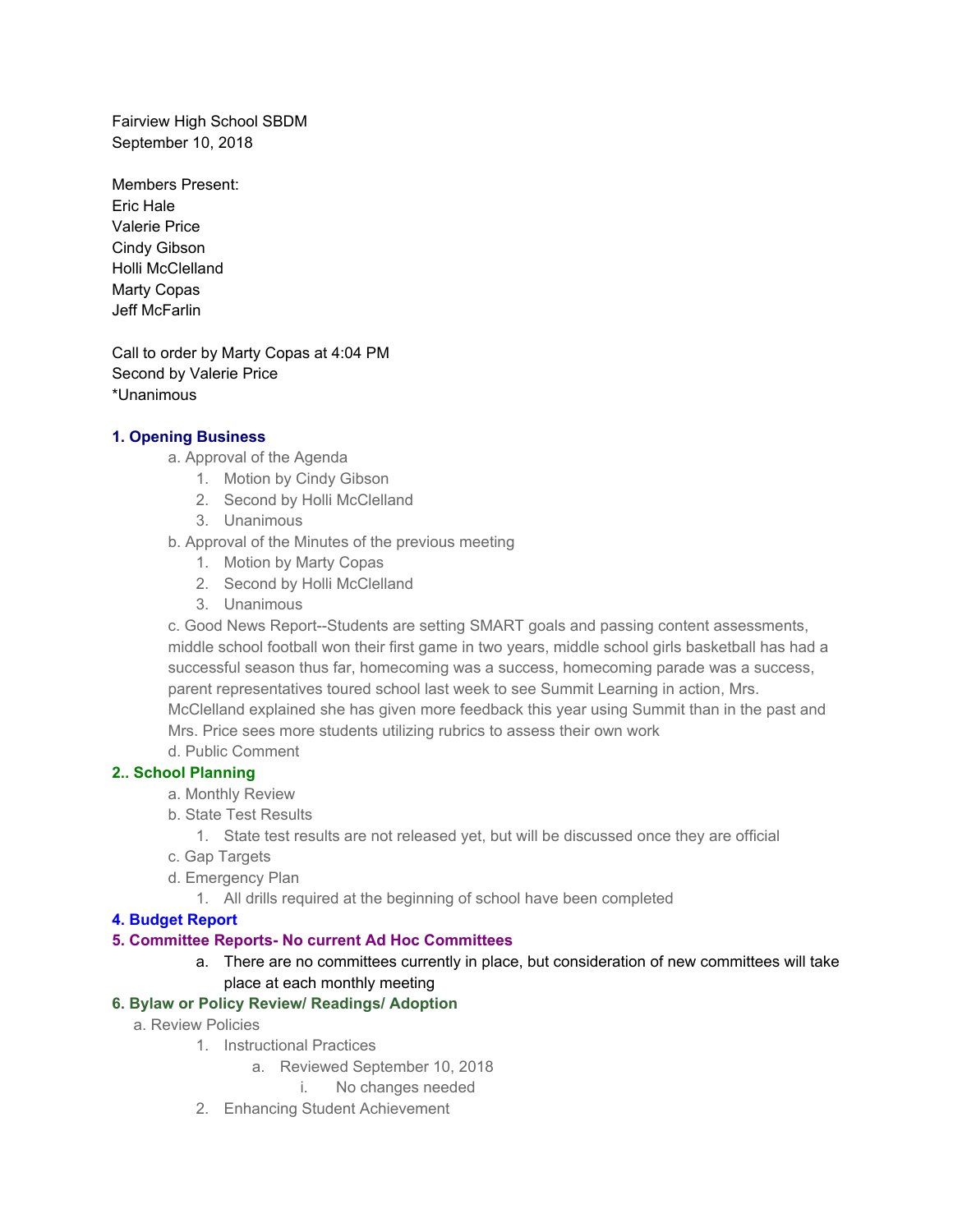- a. Reviewed September 10, 2018
	- i. No changes needed
- 3. Alignment with State Standards
	- a. Reviewed September 10, 2018
		- i. No changes needed
- b. Review Bylaws
	- 1. Council ensured that bylaws match what has been approved during meetings
	- 2. Bylaws are up-to-date

## **7. Old Business**

# **8. New Business**

a. Agenda Approval Rules

- 1. Agenda must be approved at the beginning of each meeting
- 2. Agenda item request form has been shared with staff
- b. Minutes Rules
	- 1. Minutes will be moved to a shared Google folder once approved
- c. Required SBDM Documents
	- 1. All members received required documents

# **9. Ongoing Learning**

- a. SBDM Calendar
- b. New Requirement to Graduation
	- 1. All public high school students must pass a civics test in order to receive a diploma
- 2. Mr. Musick has the board approved test to administer
- c. Requirements for Human Sexuality Curriculum
	- 1. As part of the health standards, health courses will be required to incorporate human sexuality

# **10. Upcoming Deadlines**

- a. September 13: Testing data released to schools for cleanup/internal use
- b. Late September-Early October: State testing results released to the public
- c. Early November: School Report Cards posted on KDE's Open House
- d. August 1-October 1: KDE Timeline for School Improvement Plan (Continuous Improvement Diagnostic)
- e. January 1: Complete CSIP due
- f. September 15: Adjustments of staffing and professional development council allocations due to increase or decreases enrollment
- g. Second School Month: Adjustments of council allocations for materials and supplies due to increases or decrease in enrollment

# 11. Adjournment

- a. Motion to adjourn by Jeff McFarlin at 5:10 PM
- b. Second by Cindy Gibson
- c. Unanimous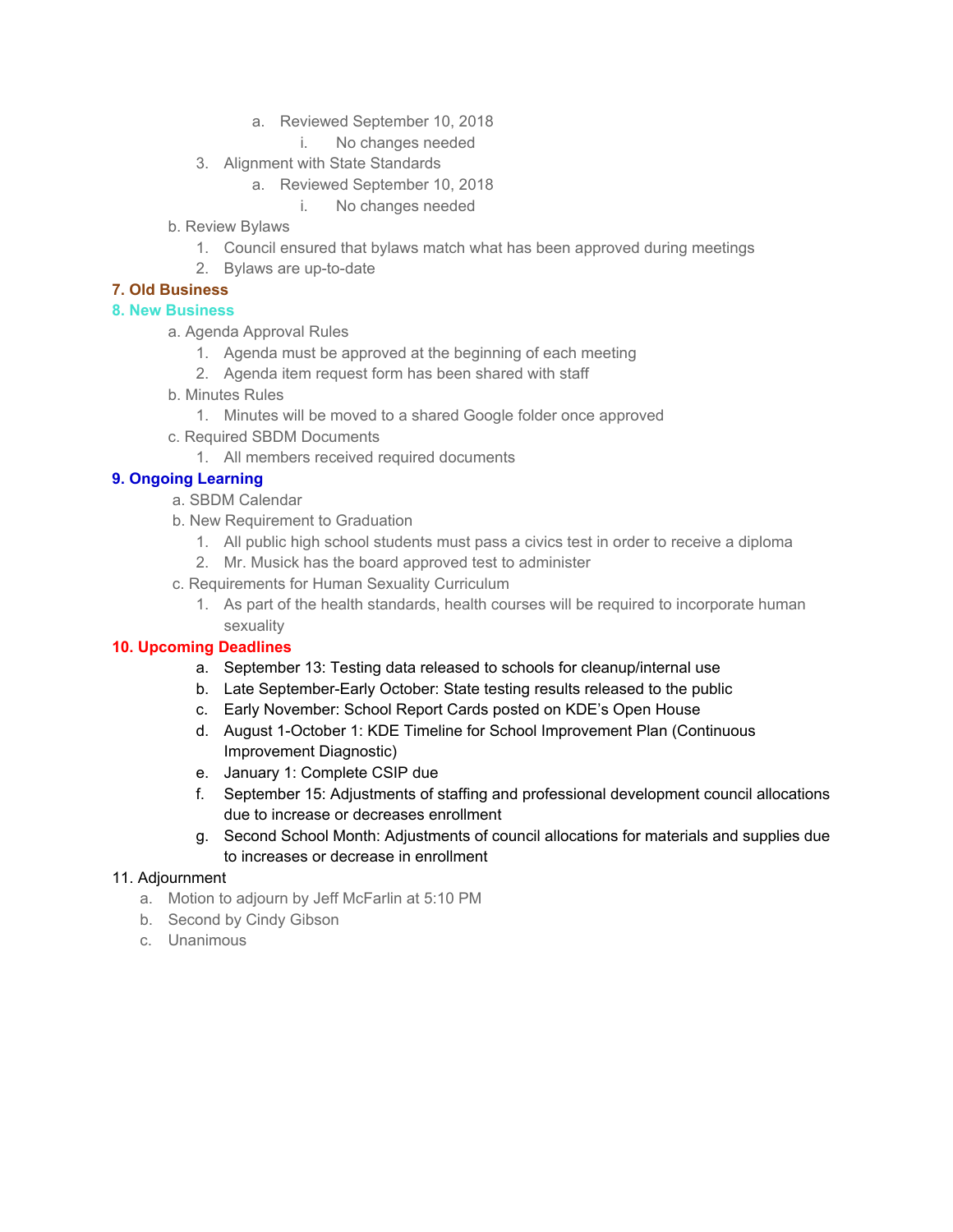### **ASSESSING STUDENT ACHIEVEMENT (Under Items 2a)**

This month hear a brief report from the principal on beginning-of-the-year assessments. What measures are being used as needs assessments for students? What measures are going to evaluate where students are in relation to mastery of the standard? KASC recommends reports that include data for comparison of student performance toward mastery at least every other month. (In addition to classroom assessments, there are a wide variety of assessments. The Center on the Response to Intervention includes a chart of assessments with an analysis of accuracy, disaggregated reliability, efficiency of administration, etc).

#### **MONTHLY REVIEW (Under Item 3a)**

Stay informed about the progress that is being made implementing the current improvement plan by reviewing the following:

- Last month What activities were completed last month? What impact did that have on students? Staff? Family/Community?
- This month What activities are being completed this month? What does the council need to know?
- Next month What activities are coming up next month? Does the staff have everything they need to be successful?

## **STATE TEST RESULTS (Under Item 3b)**

See *upcoming deadlines* (in the box on the first page) for release of test data. Take note that the results will be public while still in data sets. School Report Cards won't be available until early November.

State law gives the council the responsibility for analyzing the data. (KRS 160.345(2)(j)) Make sure your council has a plan in place for how the test scores will be analyzed when they are received. How will the council:

- Review and understand these new results?
- Combine this information with other data to get a clearer picture of the school?
- Ensure that teachers, parents, students, and community members understand the school's performance?

Don't forget to order *[KASC'](https://kasc.us1.list-manage.com/track/click?u=ac8f71031575e221281ae3fd2&id=4dbcd346b1&e=4eb12a7414)s [Graphing](https://kasc.us1.list-manage.com/track/click?u=ac8f71031575e221281ae3fd2&id=4dbcd346b1&e=4eb12a7414) Service*, or call and set up a *Studying Your Scores* training session for your school or district, 859/238-2188.

#### **GAP TARGETS (Under Item 3c)**

State law calls for councils to set their gap targets annually by February 1. The superintendent and council must agree on the targets before they are submitted to the Board of Education, (KRS 158.649). That same law requires that the council revise the school improvement plan annually by January 1 to include the achievement gap targets and efforts to close the achievement gap.

*KASC's [Tr](https://kasc.us1.list-manage.com/track/click?u=ac8f71031575e221281ae3fd2&id=a0a24e8c21&e=4eb12a7414)end Data [Graphs](https://kasc.us1.list-manage.com/track/click?u=ac8f71031575e221281ae3fd2&id=1b0930c024&e=4eb12a7414)* include six years of data by subject area showing the percent novice, apprentice, proficient, and distinguished. For each subject area, schools will see the data for each student group: free/reduced lunch, ethnicities (black, Hispanic, white), disability, gender, gap group, and all students.

#### **EMERGENCY PLAN (Under Item 3d**

In case this has not been completed — KRS 158.162 has the requirement that each school council must adopt an Emergency Plan. The principal must discuss the emergency plan with all school staff prior to the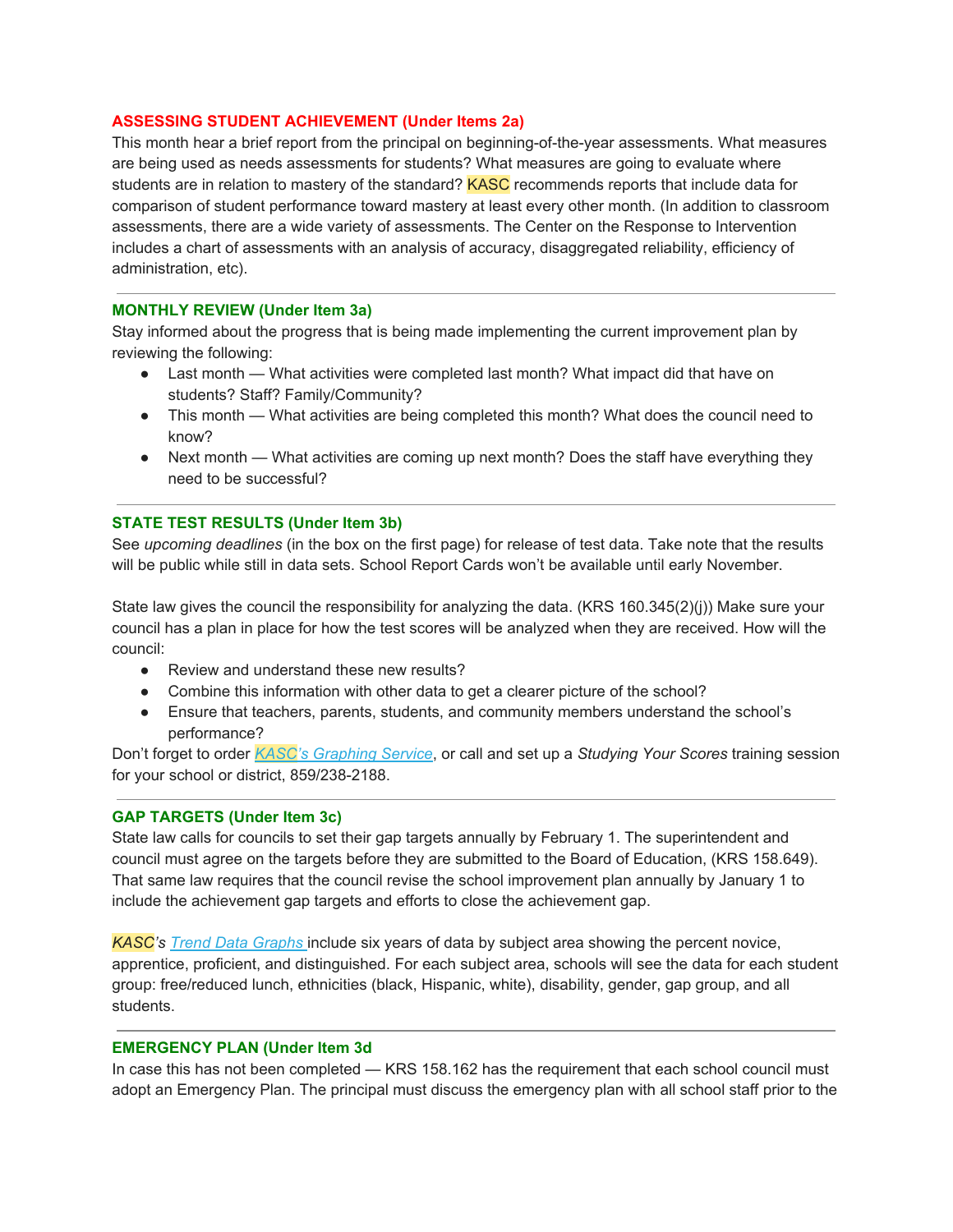first instructional day of each school year and must document the time and date of the discussion.

### **BUDGET REPORT (Under Item 4)**

Adjustments in school board allocation for staffing and professional development are due to the school council by Sept.15th; 702 KAR 3:246

Adjustments in school board allocation for materials and supplies are due to the council by the end of the second month of school, 702 KAR 3:246

**These two adjustments could affect the budget that you passed in spring of 2018. The council may need to approve a new budget.**

#### **POLICY REVIEW (Under item 6a)**

Review these two policies:

- Enhancing Student Achievement
- Alignment with State Standards

#### **AGENDA (Under Item 8a)**

How do stakeholders know what you will consider at your next meeting? How can they add items to your agenda? Check your bylaws for your school's rules, discuss whether they still work well for your community, and decide if any changes are needed.

(Legal note: The SBDM law requires that the council sets its own agenda. Even if the council chair or *someone else prepares a preliminary agenda in advance, the council needs to review, revise, and approve the agenda at the start of each meeting.)*

### **MINUTES (Under Item 8b)**

How do you create records of your decisions? Who takes notes as you decide? Who types up the official copy? How are copies shared with members before the next meeting? How does the council review, revise, and note any needed amendments at the start of each meeting? Check your bylaws on this issue, discuss, and see if the current rules still work for your council.

*(Legal note: The Open Meetings Law requires your minutes to list the motions and actions taken. Other details are often helpful, but not required. The Open Meetings Law also requires minutes to be available* no later than the end of the next meeting, which means any revisions need to be done during the next *meeting.)*

KASC's Meeting Kit, with advice on regular meetings, special meetings, agendas, closed sessions, committee charges, and minutes, helps keep your meetings legal. Find out more on the [products](https://kasc.us1.list-manage.com/track/click?u=ac8f71031575e221281ae3fd2&id=40bce76d4e&e=4eb12a7414) page of our website.

#### **REQUIRED DOCUMENTS FOR COUNCILS (Under Item 8c)**

As shared in the July and August Agenda News, the following documents are required to be distributed to councils. **The Attorney General's office just updated the document "Your Duty Under the Law," and this newly revised document is to be shared with all council members. It can be found, along with the other documents, on** KDE's [Website.](https://kasc.us1.list-manage.com/track/click?u=ac8f71031575e221281ae3fd2&id=551a990823&e=4eb12a7414)

- "Student Free Speech and Religious Liberty Rights" (KRS158.183) and "Reading and Posting of Public Documents" (KRS 158.195.) We suggest including in your meeting minutes that council members have received these, and KDE suggests you have each council member sign a copy of the documents and keep it in the office.\*
- "Your Duty Under the Law"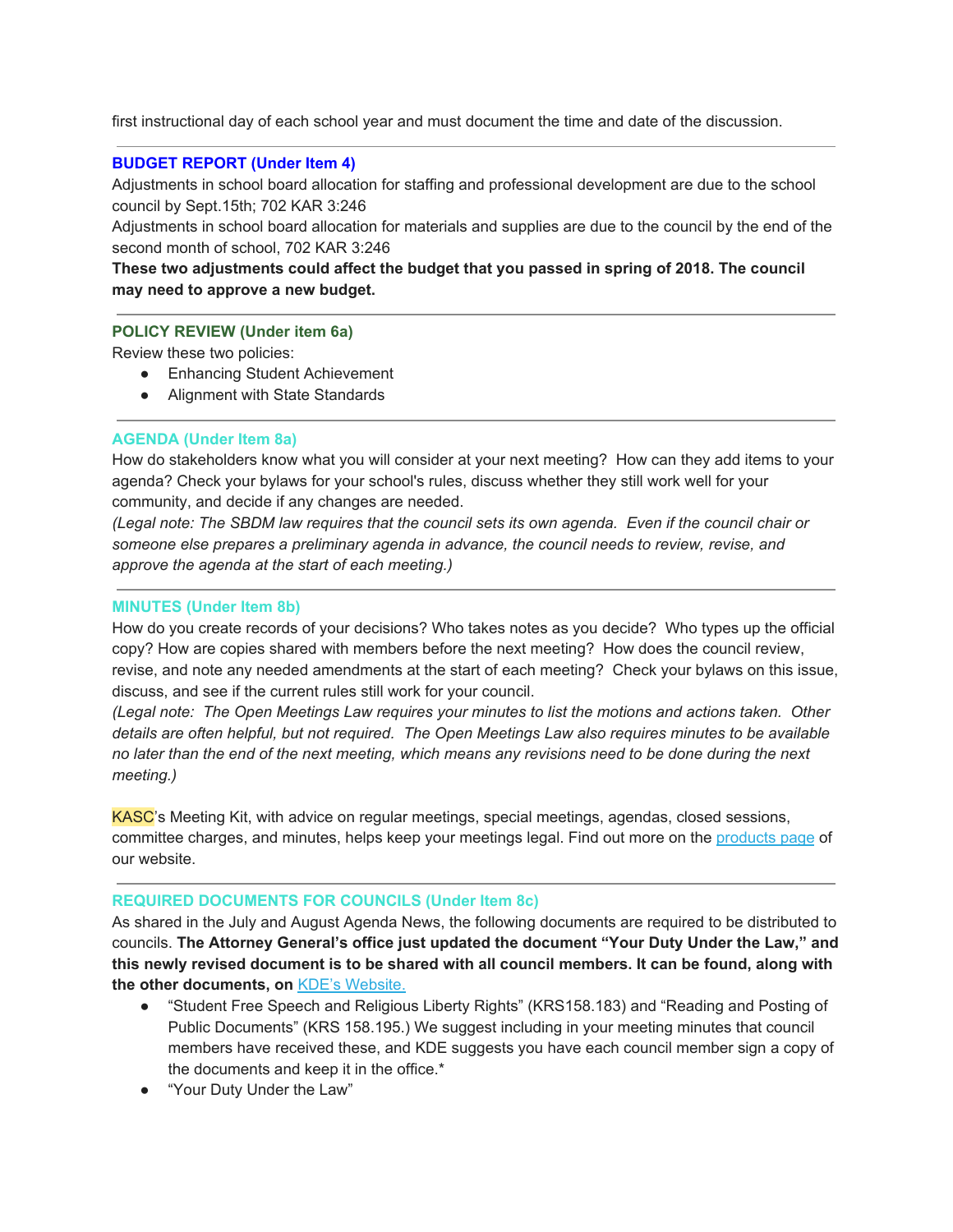- "Managing Government Records"
- The "Proof of Receipt" must be signed by each council member verifying that he/she has received copies of "Your Duty Under the Law" and "Managing Public Records."

*\*KRS 158.186 requires that the commissioner of education email electronic copies or send paper copies of KRS 158.183 and KRS 158.195 directly to each SBDM Council by Sept. 15.*

### **SBDM CALENDAR (Under Item 9a)**

This is a good time to look at the updated SBDM Council [Calendar](https://kasc.us1.list-manage.com/track/click?u=ac8f71031575e221281ae3fd2&id=d68e2266bc&e=4eb12a7414) on the Members Only section of the KASC website (check back often as dates change throughout the year). Email Ruth if you need your user name and password.

### **NEW REQUIREMENT FOR GRADUATION — 2018-19 SENIORS (Under Item 9b)**

Beginning with this school year (2018-19), all public high school students must pass a civics test to receive a diploma. The test, made up of 100 questions from the United States Citizen and [Immigration](https://kasc.us1.list-manage.com/track/click?u=ac8f71031575e221281ae3fd2&id=24dea018f2&e=4eb12a7414) [Test](https://kasc.us1.list-manage.com/track/click?u=ac8f71031575e221281ae3fd2&id=24dea018f2&e=4eb12a7414) will be prepared or approved by the local Board of Education and administered by the public high schools in each district.

This requirement has been included periodically in the Agenda News since the law was passed during the 2017 General Assembly. If there isn't a plan for instruction and testing for the current seniors, the council needs to decode how to get the issue addressed as quickly as possible.

**All schools** — Even though this is a high school test, the councils at each school have an obligation to ensure students are on their way to mastering the content. Elementary and middle school councils should collaborate with the high school and direct the curriculum committee to recommended revisions for the social studies curriculum related to this test. (The United States Citizen and Immigration Services, a division of Homeland Security, provides a wide variety of school resources.)

## **REQUIREMENT FOR HUMAN SEXUALITY CURRICULUM (Under Item 9c)**

Beginning July 14, 2018, if a school council adopts a curriculum for human sexuality or sexually transmitted diseases, that instruction must include, but not be limited to, the following content:

- Abstinence from sexual activity is the desirable goal for all school-age children;
- Abstinence from sexual activity is the only certain way to avoid unintended pregnancy, sexually transmitted diseases, and other associated health problems; and
- The best way to avoid sexually transmitted diseases and other associated health problems is to establish a permanent mutually faithful monogamous relationship

Make sure the minutes reflect this adoption.

## **KASC 2018 CONFERENCE**

We hope you will join us for **KASC**'s 2018 Conference September 25-26, 2018, at the Lexington Marriott Griffin Gate. Our conference brings together teachers, parents, and school administrators from across the state to focus on what's working in Kentucky schools. What Great Schools Do Differently will have something for everyone!. This will be a wonderful opportunity to learn from educators all across the state so [register](https://kasc.us1.list-manage.com/track/click?u=ac8f71031575e221281ae3fd2&id=1d04255995&e=4eb12a7414) now!

## **Pre-Conference Sessions:**

- Targeting the Disability Achievement Gap (KASC)
- Instructional Strategies for Student Engagement (KASC)